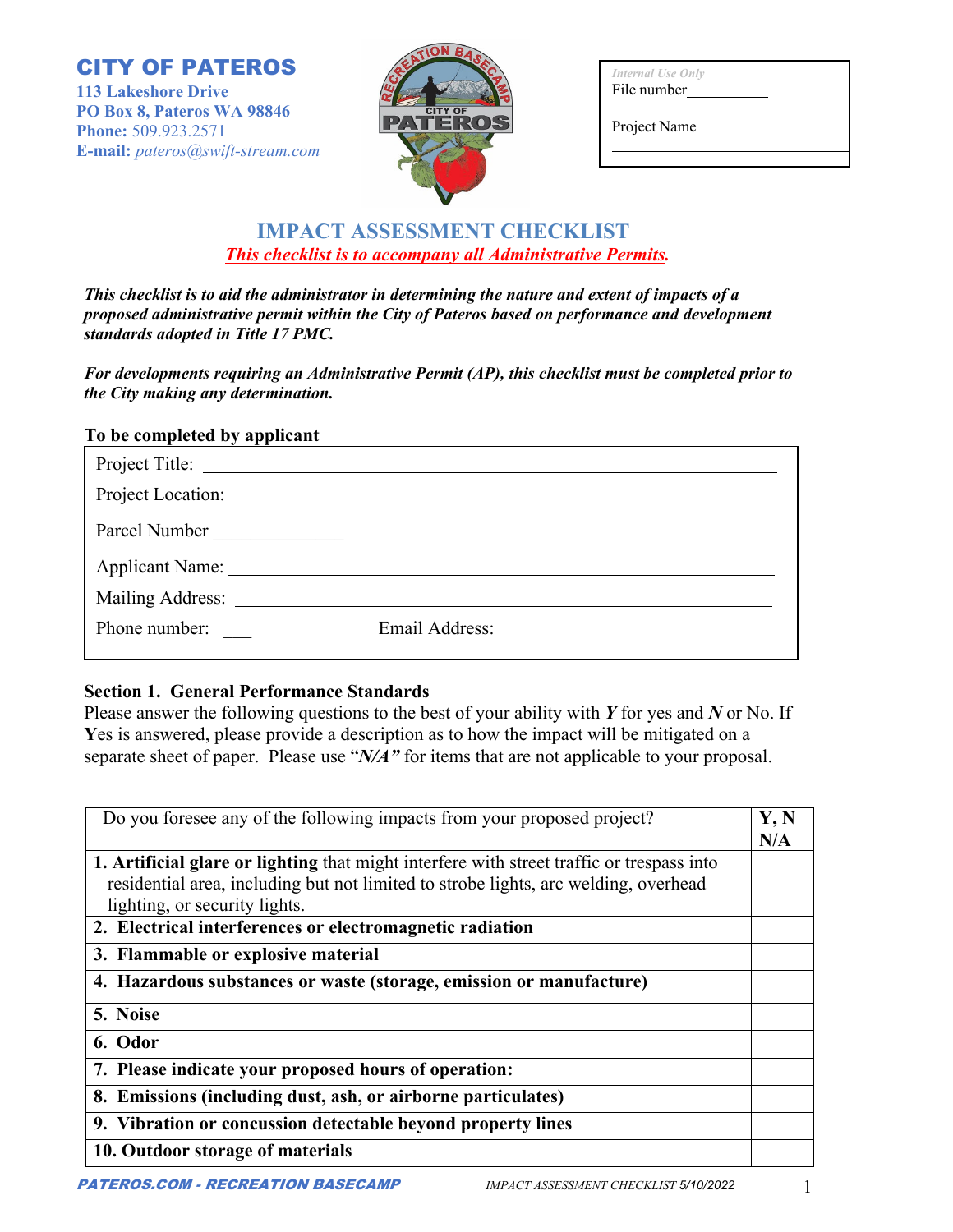#### **Section 2. Specific Performance Standards**

**Please provide a description that adequately addresses the following elements.** 

**1. Aesthetics:** How does your proposal provide aesthetic consistency with the surrounding neighborhood character?

**2. Traffic:** Will your project generate traffic or affect current traffic patterns? If so, a traffic impact analysis may be required.

**3. Parking:** Does your project provide adequate off-street parking consistent with the City of Pateros parking requirements? If you intend to create parking, please describe your proposed surfacing materials, stormwater management plans, how many vehicles and what type of business equipment.

**4. Roads and Drives:** Does your project propose new roads, driveways or alleys**?** If so, please provide a description of road dimensions, surfacing materials and stormwater management.

**5. Buffers and screening:** Do you propose to plant vegetative buffers or screens? If so, please provide site plan with plant list and design.

**6. Open Space:** Do you propose to leave open space in your project? If so, please provide site plan with location of open space and landscape plan.

**7. Utilities:** Please list the necessary utility hook-ups required for your project.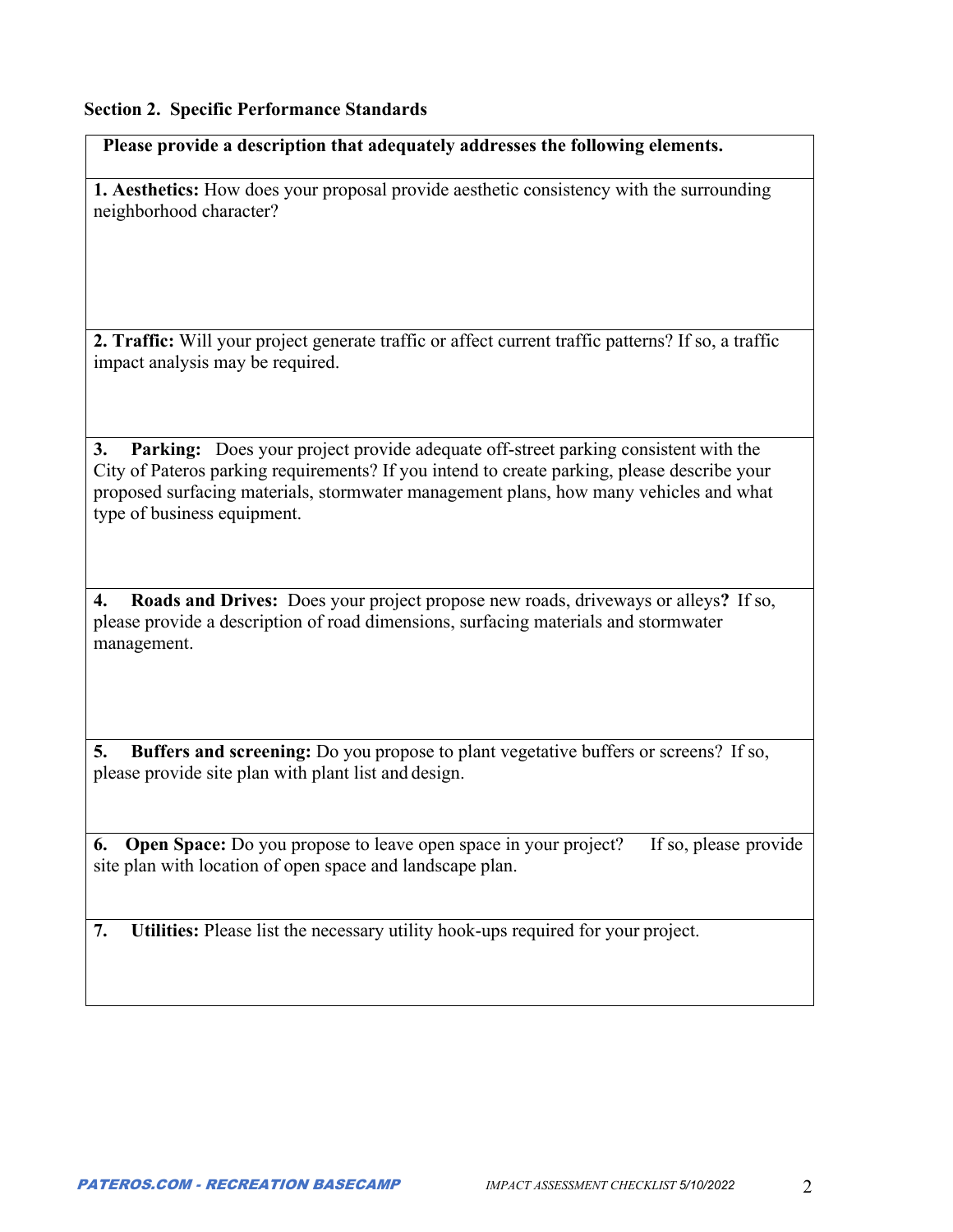### **Section 3. Development Standards**

*Please provide information regarding the following elements (if applicable to your project) in the form of writing and/or a site plan where applicable to your project:* 

- $\Box$  Stormwater plan: A storm water management plan must be submitted with all administrative permit applications.
- Dog-control measures: Dog control measures are mandatory for all uses.
- $\Box$  Roof Drainage Easements: If your project results in roof drainage onto neighboring properties, drainage easements are required.
- Water and Sewer: All new uses must connect to City water and sewer.
- Heating Ventilation and Air Conditioning Units: Screening of HVAC is required on all commercial uses.
- $\Box$  Commercial Access: Access to commercial enterprises must be via public right of ways or adjacent commercial properties.
- Nuisances: Any nuisance shall be subject to Title 8.16 of Pateros Municipal Code.

#### **Section 4: Critical Areas and Shorelines**

*To the best of your knowledge, is your project located in or adjacent to the following natural features? Please answer yes or no, or not sure. The City of Pateros will make a determination if a Critical Areas Review may be required prior to granting an administrative permit.* 

- $\Box$  Steep slopes (geologically hazardous)
- $\Box$  Aquifer recharge
- $\Box$  Wetlands (including seasonally wet areas)
- $\Box$  Frequently flooded areas
- $\Box$  Wildlife habitat (including upland and/or riparian habitat)
- $\Box$  Is there a well on or near your property?
- $\Box$  Is there surface water on or near your property?
- Is your property within 200' landward from the Ordinary High Water Mark of the Methow or Columbia Rivers?

What is your property currently being used for?